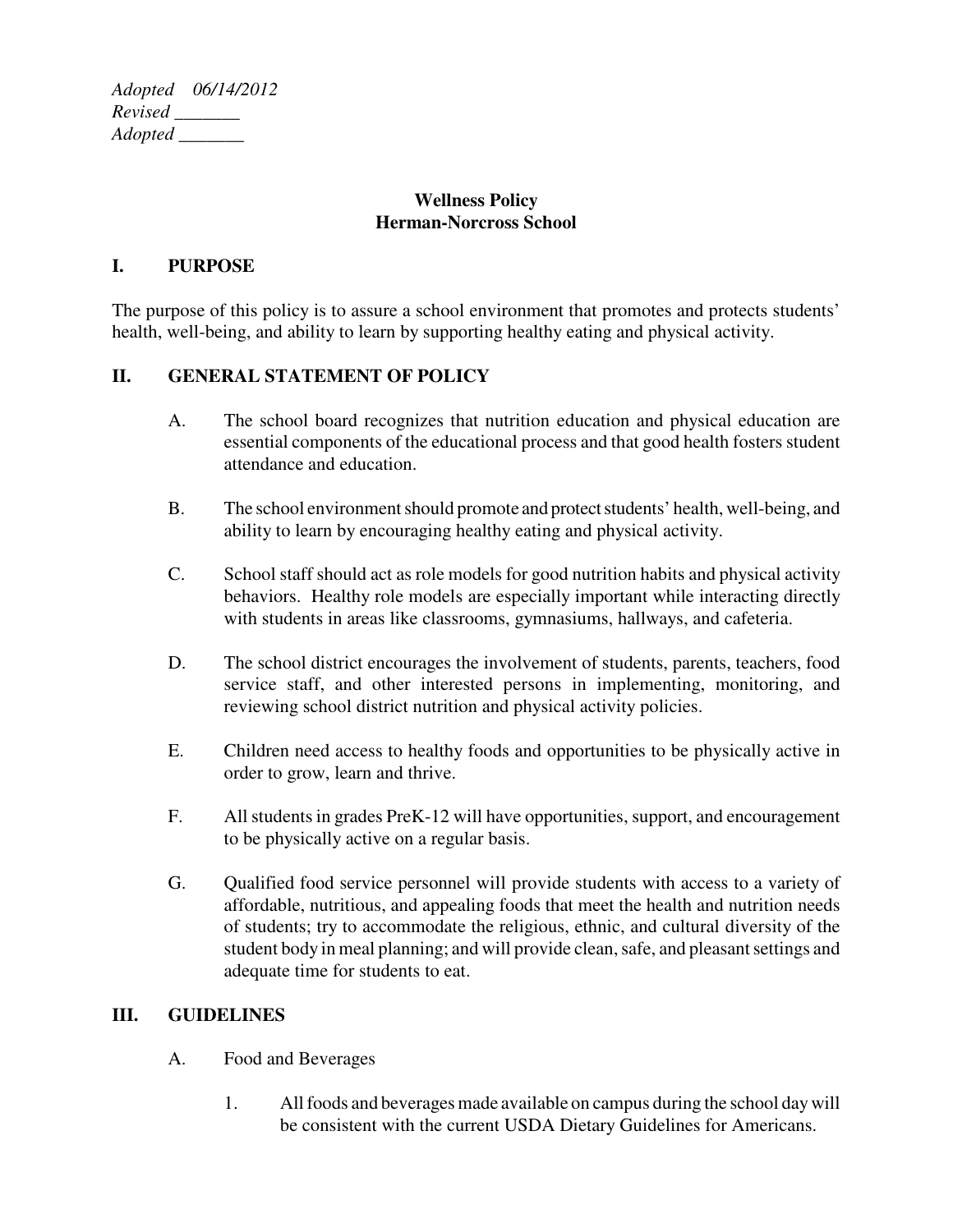- 2. Food service personnel will take every measure to ensure that student access to foods and beverages meet or exceed all federal, state, and local laws and guidelines.
- 3. The Herman-Norcross School District will adhere to the following specific guidelines for foods and beverages sold or provided separately from the reimbursable school lunch program.

### Food:

The goal of the Herman-Norcross School District is to encourage the consumption of nutrient dense foods, such as whole grains, fresh fruits, vegetables and dairy products. At any school function healthy food options should be available to students and staff. Preference will be given to foods that do not list sugar as a first ingredient and do not have more than half of its calories from fat.

Foods with a high sugar contest (candies, desserts) or with high fat (fried foods, fatty meats, cheeses) content will be available on a limited basis and will be limited in portion size. The Herman-Norcross School District will limit celebrations that involve food during the school day to no more than two parties per class per month. Birthday celebrations will feature healthy choices. Birthday treats must be purchased and brought to school in unopened packaging, not homemade items. Other celebrations will include no more than one food or beverage that does not meet nutrition standards.

School will encourage students not to share food or beverages with one another during meal or snack times given concerns about allergies and other restriction on some children's diets.

The Herman-Norcross School District will encourage healthy choices as classroom snacks. A list of healthy snack choices will be made available to all staff and parents. Every item offered for morning break will meet healthy standards with one exception per month.

#### Beverages:

Only milk (preferably low-fat), flavored milk, water and beverages containing 100% fruit juices with no added artificial or natural sweeteners may be sold or provided on school grounds both immediately prior to and throughout the instructional day.

### Vending:

The Herman-Norcross School will offer a variety of beverages, such as water, 100 percent fruit juice, and sports drinks. No more than 50% of the vending selections will be soft drinks. No soft drinks will be offered until after school.

The Herman-Norcross School does not have candy products available in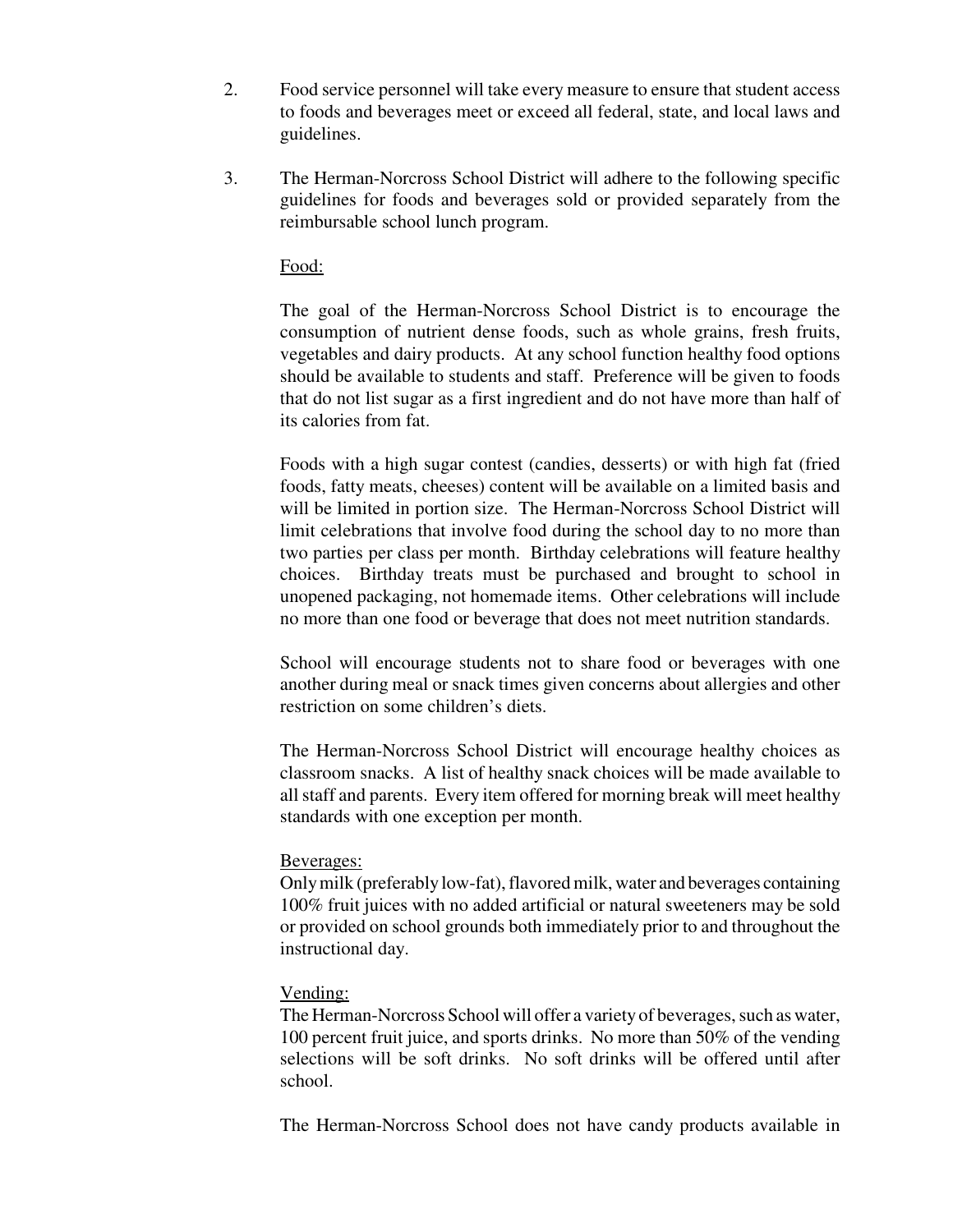vending machines.

# Fund-raising:

The Herman-Norcross School will encourage the use of non-food items or foods with some nutritional value as fund-raising choices. It will work toward limiting the use of candy and food items with minimal nutrition value. Food sold as a fund-raising activity will not be sold during school lunch hours.

- 4. Food service personnel shall adhere to all federal, state, and local food safety and security guidelines.
- 5. The Herman-Norcross School District will make every effort to eliminate any social stigma attached to, and prevent the overt identification of students who are eligible for free and reduced-price meals.
- 6. The Herman-Norcross School District will provide students access to hand washing or hand sanitizing before they eat meals and snacks.
- 7. The Herman-Norcross School District will make every effort to provide students with sufficient time to eat after sitting down for school meals and will schedule meal periods at appropriate times during the school day.
- 8. The Herman-Norcross School District will discourage tutoring, club, or organizational meetings or activities during mealtimes, unless students may eat during such activities.
- 9. The use of food of minimal nutritional value as learning incentives should be limited, and healthy food choices or non-food items should be encouraged..

## B. School Food Service Program/Personnel

- 1. The school district will provide healthy and safe school meal programs that strictly comply with all federal, state, and local statutes and regulations.
- 2. The school district shall designate an appropriate person to be responsible for the school district's food service program, whose duties shall include the creation of nutrition guidelines and procedures for the selection of foods and beverages made available through the school breakfast and lunch programs to ensure food and beverage choices are consistent with the current USDA Guidelines for Americans.
- 3. As part of the school district's responsibility to operate a food service program, the school district will provide continuing professional development for all food service personnel in school.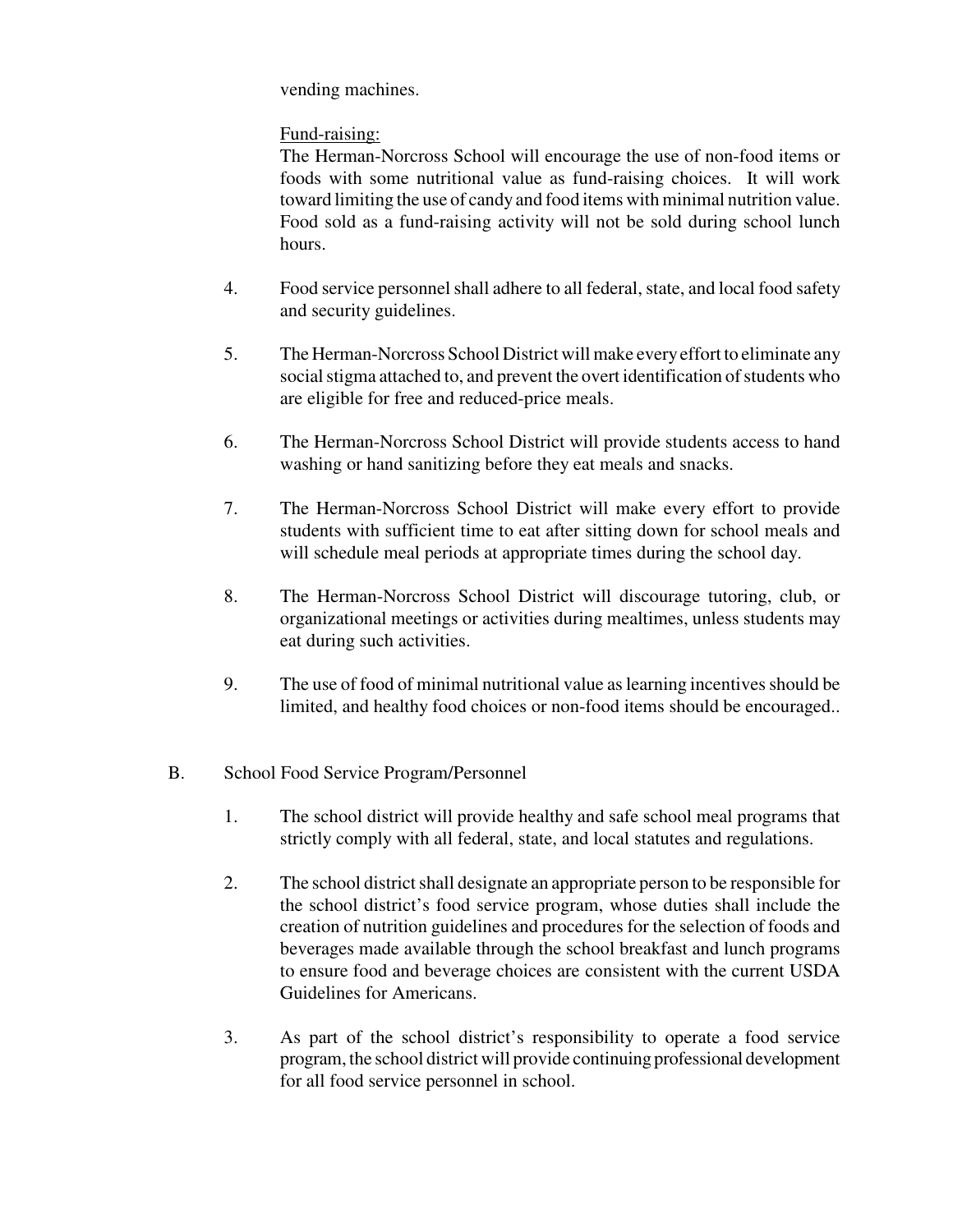- C. Nutrition Education and Promotion
	- 1. The Herman-Norcross School District will encourage and support healthy eating by students and engage in nutrition promotion that is:
		- a. offered as part of a comprehensive program designed to provide students with the knowledge and skills necessary to promote and protect their health;
		- b. part of health education classes as well as classroom instruction in subjects such as math, science, language arts, social sciences, and elective subjects, where appropriate;
		- c. enjoyable, developmentally appropriate, culturally relevant, and includes participatory activities, such as contests, promotions, taste testing, and field trips.
	- 2. The Herman-Norcross School District follows the Minnesota K-12 Academic Standards and Graduation Requirements that state "...in grades K-8 health instruction must be given each year or by district-determined grade bands. Grades 9-12 instruction must be provided to all students at least once in both areas (health and physical education.)." Nutrition education is taught in grades K-10 as part of the health class and also in Family and Consumer Science (FACS) classes.
	- 3. The Herman-Norcross School District will implement a comprehensive curriculum approach to nutrition in Kindergarten through  $12<sup>th</sup>$  grade. All instructional staff will be encouraged to integrate nutritional themes into lesson plans where appropriate. These nutritional themes include, but are not limited to :
		- Knowledge of the Food Pyramid
		- Dietary Guidelines for Americans
		- Sources & variety of foods
		- Identifying food of low nutrient density
		- Diet and disease
		- Healthy snacks
		- Food safety/sanitation
		- Reading food labels
		- Understanding calories
		- Serving sizes
		- Healthy heart choices
		- Major nutrients
	- 4. Staff primarily responsible for nutrition education will be properly trained and regularly participate in professional development activities and effectively deliver quality nutrition education.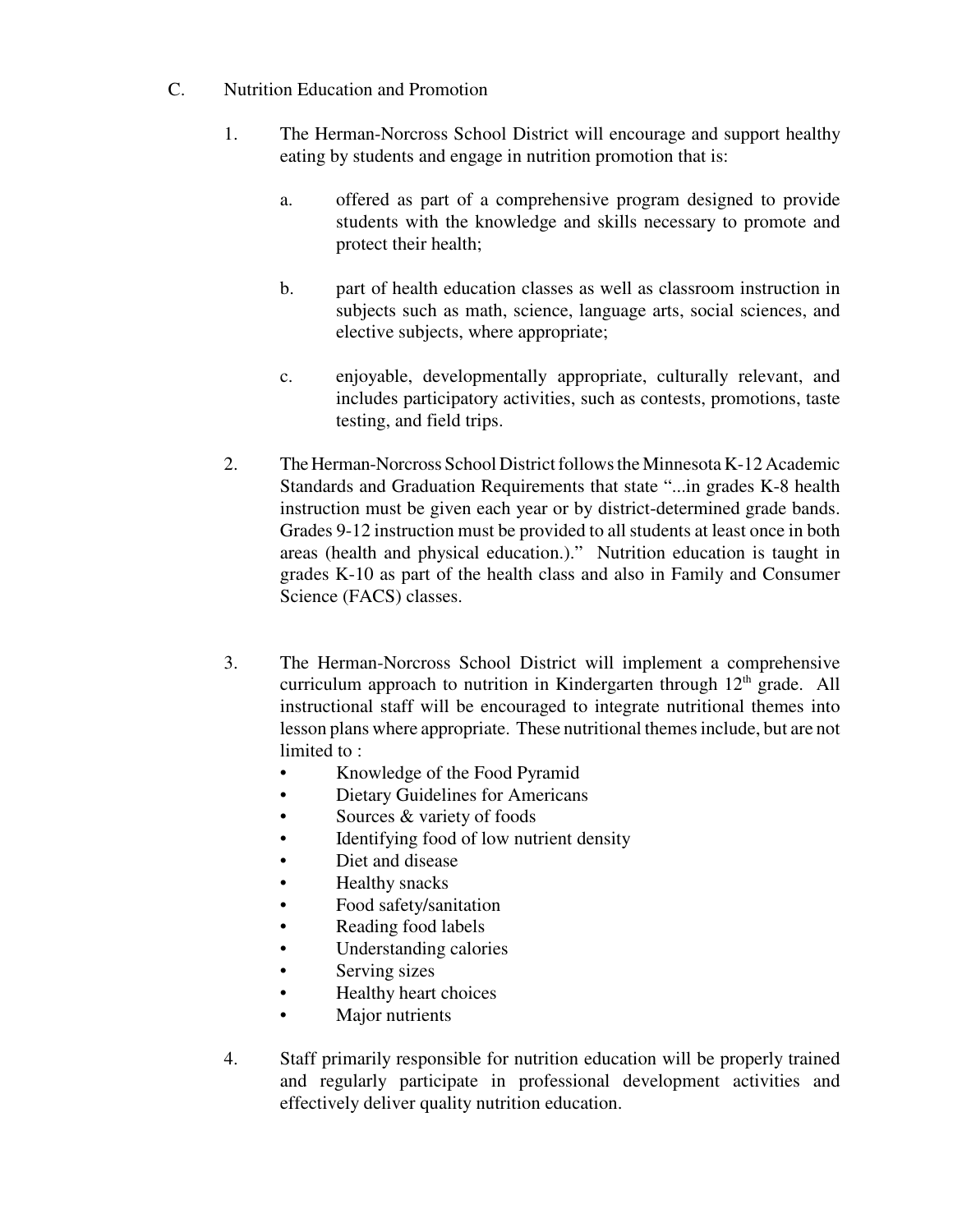- 5. Nutrition education will reinforce the importance of physical activity and the health risks associated with a sedentary lifestyle.
- 6. The Herman-Norcross School District will encourage the use of nutritionrelated posters, cartoons, printed educational materials and multi-media educational materials throughout the school campus to promote and educate students on healthy eating choices. Students will receive nutrition messages throughout the school that are consistent and reinforce each other.
- 7. The Herman-Norcross School District will encourage all students to make age appropriate, healthy selections fo food and beverages, including those sold individually outside the reimbursable school meal programs, such as through a la carte (snack) lines, vending machines, fund-raising events, and concession stands
- 8. The Herman-Norcross School District will limit the use of food or beverages with minimal nutritional value as rewards for academic performance or good behavior as determined by individual staff members and will not withhold food or beverages as punishment..
- D. Physical Activity
	- 1. The Herman-Norcross District recognizes that students need opportunities for physical activity and to fully embrace regular physical activity as a personal behavior. Towards that end, physical education and health education will reinforce the knowledge and self-management skills needed to maintain a healthy lifestyle and reduce sedentary activities such as watching television. Staff will follow the Herman-Norcross 264 curriculum for physical education.
	- 2. The Herman-Norcross School District will encourage the following goals for physical activity:
		- a. During the instructional day, students will be provided at least 45 minutes of age-appropriate physical activity on all, or most days of the week.
		- b. Students should participate in several bouts of physical activity lasting 15 minutes or more each day.
		- c. Extended periods of inactivity (periods of two hours or more) are discouraged for students, especially during the daytime hours.
	- 3. Staff primarily responsible for physical education will be properly trained and will regularly participate in professional development activities to effectively deliver quality physical education.
	- 4. Supervised unstructured active play, commonly referred to as recess is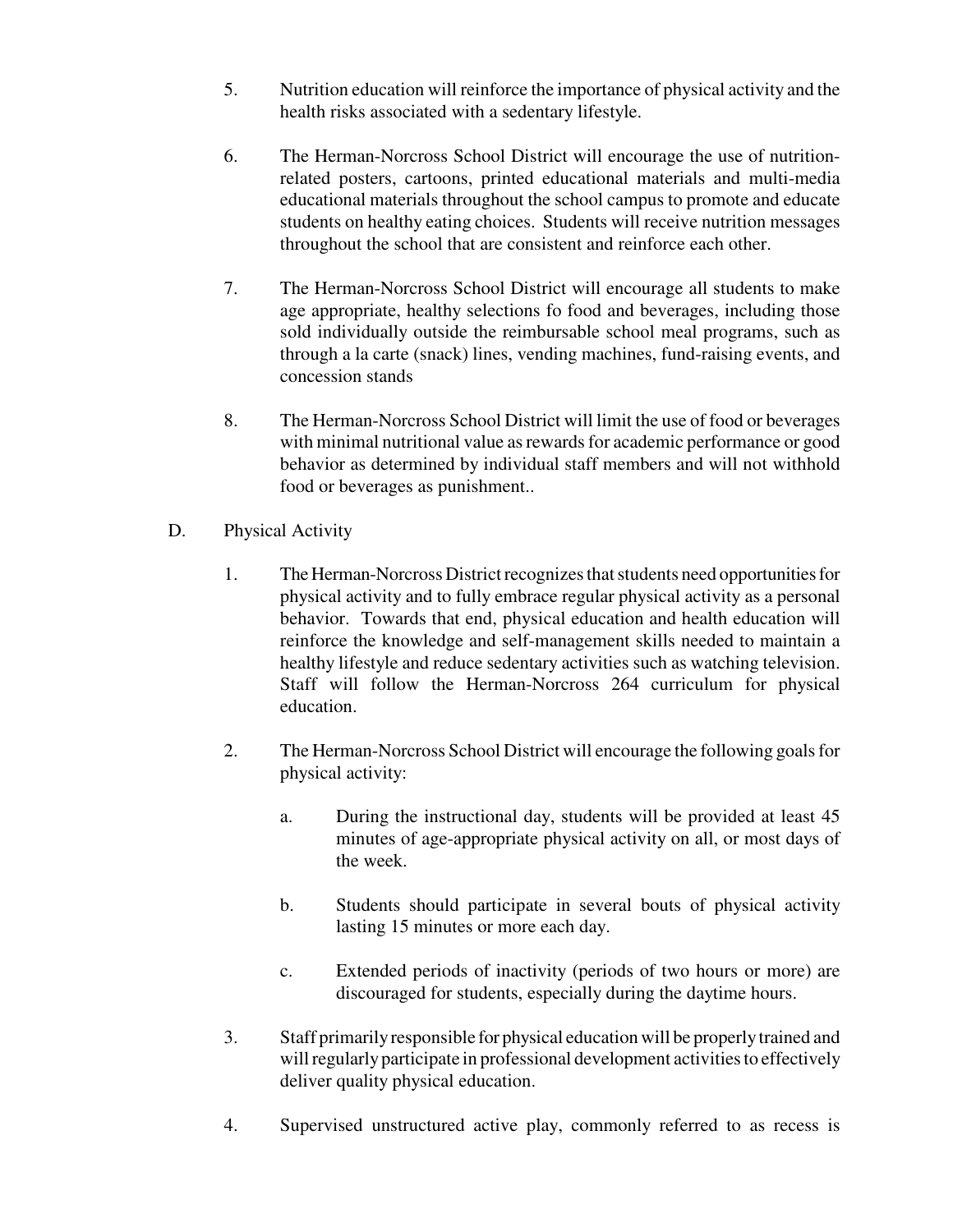offered daily for all students, PreK-8 and 9-12 on a limited basis. Recess is in addition to a student's physical education class and not substituted for physical education class. Recess and other physical activity shall not be routinely taken away as a form of discipline unless doing so is directly related to a student's behavior during recess. Proper equipment and a safe area are designated for recess.

- 5. Opportunities for physical activity will be incorporated into other subject lessons, where appropriate.
- 6. School personnel will not use physical activity (e.g. running laps, push-ups) as a punishment or withhold physical activity (e.g. recess, physical education) from students as a punishment.
- 7. Students will not be denied physical activity for purposes of make-up work, testing, etc.
- 8. Physical education staff will be encouraged to begin fitness or activity logging to assist students in interpreting their personal attainments and compare them to national physical activity recommendations.
- 9. Classroom teachers will provide short physical activity breaks between lessons or classes, as appropriate.
- 10. Students will be given age-appropriate opportunities for physical activity before and after school by making available the weight/exercise room and the gym as appropriate.
- 11. The Herman-Norcross School District will encourage parents to support their children's participation in physical activity.

### E. Communicating with Parents

- 1. The Herman-Norcross School District recognizes that parents and guardians have a primary and fundamental role in promoting and protecting their children's health and well-being.
- 2. The Herman-Norcross School District will encourage parent's efforts to provide a healthy diet and daily physical activity for children by providing nutritional materials to parents. Materials may be provided in the form of handouts, postings on the district website, articles and information provided in school newsletters and supply lists and any other appropriate means available for reaching parents.
- 3. The Herman-Norcross School District will encourage parents to pack healthy lunches and snacks and refrain from including beverages and foods without nutritional value. A copy of nutritional guidelines developed in this policy will be made available to parents on the district website and in printed